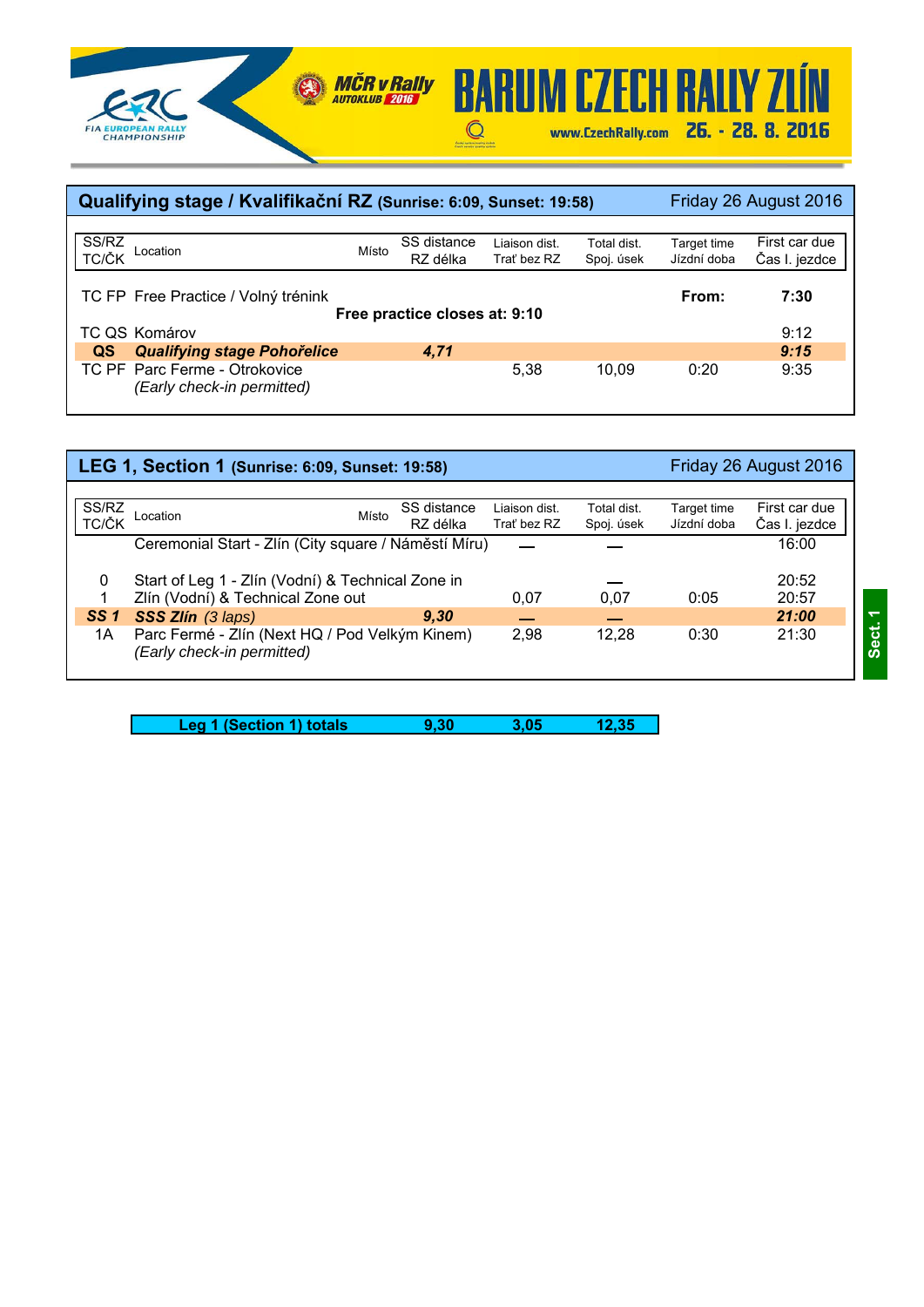

## **BARUM CZECH RALIY ZLÍN** www.CzechRally.com 26. - 28. 8. 2016  $\begin{array}{c}\n\bullet \\
\bullet \\
\bullet\n\end{array}$

|                 | LEG 1, Section 2-4 (Sunrise: 6:11, Sunset: 19:56)                     |             |               |             |             | Saturday 27 August 2016 |
|-----------------|-----------------------------------------------------------------------|-------------|---------------|-------------|-------------|-------------------------|
| SS/RZ<br>TC/ČK  | Location                                                              | SS distance | Liaison dist. | Total dist. | Target time | First car due           |
|                 | Místo                                                                 | RZ délka    | Trat' bez RZ  | Spoj. úsek  | Jízdní doba | Čas I. jezdce           |
| 1B              | Re-start Leg 1 / Zlín (Pod Velkým Kinem / next HQ)                    |             |               |             |             | 7:00                    |
| 1 <sub>C</sub>  | Technical Zone in                                                     |             | 10,29         | 10,29       | 0:25        | 7:25                    |
| 1D              | Service in                                                            |             |               |             | 0:03        | 7:28                    |
|                 | Service A (Otrokovice)                                                | (9, 3)      | (13, 34)      | (22, 64)    | 0:30        |                         |
| 1E              | Service out                                                           |             |               |             |             | 7:58                    |
|                 | <b>Refueling Zone</b>                                                 | (33,96)     | (92, 33)      | (126, 29)   |             |                         |
| $\overline{2}$  | Nové Dvory                                                            |             | 33,51         | 33,51       | 0:45        | 8:43                    |
| SS <sub>2</sub> | Březová (2 laps)                                                      | 11,74       |               |             |             | 8:46                    |
| 3               | Košíky                                                                |             | 47,58         | 59,32       | 1:25        | 10:11                   |
| <b>SS 3</b>     | Košíky                                                                | 22,22       |               |             |             | 10:14                   |
| 3A              | Regrouping & Technical Zone in                                        |             | 11,24         | 33,46       | 0:45        | 10:59                   |
|                 | Regrouping (Otrokovice)                                               |             |               |             | 0:30        |                         |
| 3B              | Regrouping out, Service in                                            |             |               |             |             | 11:29                   |
|                 | Service B (Otrokovice)                                                | (33, 96)    | (92, 33)      | (126, 29)   | 0:30        |                         |
| 3C              | Service out                                                           |             |               |             |             | 11:59                   |
|                 | <b>Refueling Zone</b>                                                 | (25, 26)    | (81, 36)      | (106, 62)   |             |                         |
| 4               | Rajnochovice                                                          |             | 45,15         | 45,15       | 1:00        | 12:59                   |
| <b>SS4</b>      | Hošťálková                                                            | 13,75       |               |             |             | 13:02                   |
| 5               | Hošťálková                                                            |             | 1,95          | 15,70       | 0:30        | 13:32                   |
| SS <sub>5</sub> | <b>Semetin</b>                                                        | 11,51       |               |             |             | 13:35                   |
|                 | Remote Refuel Zone (Zlín) 34,26 km after FF                           | (11, 74)    | (41, 52)      | (53,26)     |             |                         |
|                 |                                                                       |             |               |             |             |                         |
| 6               | Nové Dvory                                                            |             | 52,87         | 64,38       | 1:25        | 15:00                   |
| <b>SS6</b>      | Březová (2 laps)                                                      | 11,74       |               |             |             | 15:03                   |
| 6A              | Regrouping & Technical Zone in                                        |             | 22,91         | 34,65       | 0:50        | 15:53                   |
|                 | Regrouping (Otrokovice)                                               |             |               |             | 0:30        |                         |
| 6B              | Regrouping out, Service in                                            |             |               |             |             | 16:23                   |
|                 | Service C (Otrokovice)                                                | (37)        | 122,88)       | (159, 88)   | 0:30        |                         |
| 6C              | Service out                                                           |             |               |             |             | 16:53                   |
|                 | <b>Refueling Zone</b>                                                 | (22, 22)    | (32, 03)      | (54, 25)    |             |                         |
| $\overline{7}$  | Košíky                                                                |             | 20,80         | 20,80       | 0:35        | 17:28                   |
|                 | SS 7 Košíky                                                           | 22,22       |               |             |             | 17:31                   |
|                 | Remote Refuel Zone (Otrokovice) 11,23 km after FF                     | (25, 26)    | (90, 50)      | (115, 76)   |             |                         |
| 8               | Rajnochovice                                                          |             | 55,34         | 77,56       | 1:35        | 19:06                   |
| <b>SS 8</b>     | <b>Hošťálková</b>                                                     | 13,75       |               |             |             | 19:09                   |
| 9               | Hošťálková                                                            |             | 1,95          | 15,70       | 0:30        | 19:39                   |
| <b>SS 9</b>     | <b>Semetín</b>                                                        | 11,51       |               |             |             | 19:42                   |
| 9A              | Parc Fermé & Technical Zone in                                        |             | 44,44         | 55,95       | 1:10        | 20:52                   |
| 9B              | Parc Fermé out / Flexi Service in                                     |             |               |             | MIN. 0:03   | 20:55                   |
|                 | <b>Flexi Service D (Otrokovice)</b>                                   | (47, 48)    | 122,53)       | (170, 01)   | MAX. 0:45   |                         |
| 9C              | Flexi Service out                                                     |             |               |             |             | 21:40                   |
| 9D              | Parc Fermé - Zlín (Next HQ / Pod Velkým Kinem)                        |             | 13,13         | 13, 13      | 0:35        | 22:15                   |
|                 | (Early check-in permitted)                                            |             |               |             |             |                         |
|                 |                                                                       |             |               |             |             |                         |
|                 | All Cars (except re-starting crews) to be in Parc Fermé no later than |             |               |             |             | 1:00                    |
|                 |                                                                       |             |               |             |             |                         |
|                 |                                                                       |             |               |             |             |                         |
|                 | Leg 1 totals                                                          | 127,74      | 364,21        | 491,95      |             |                         |